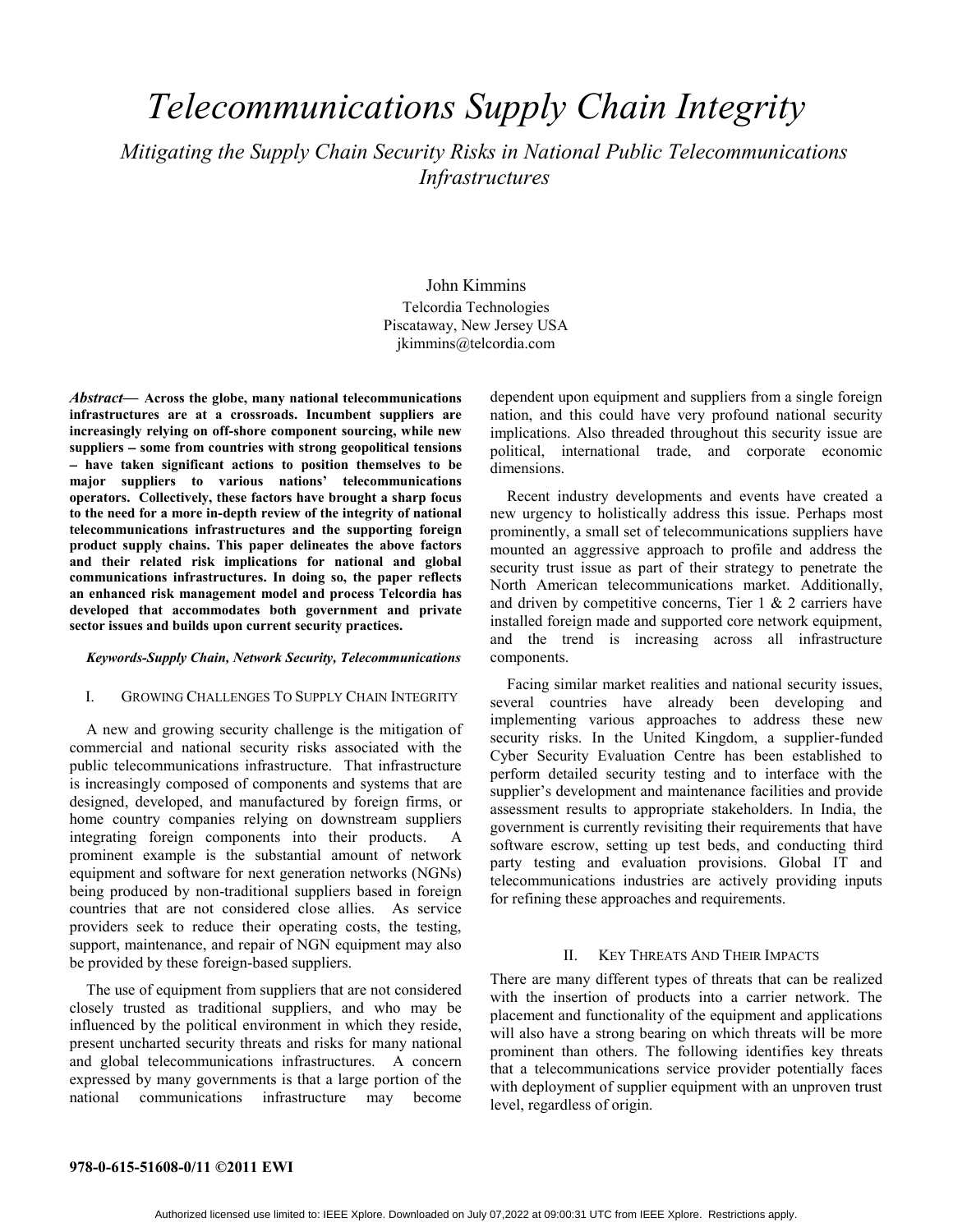- Disruption of service and network availability due to different levels of denial-of-service attacks at the software, firmware, hardware, management, protocol, architectural, and physical levels
- Loss of network control at the service, network, and element management levels
- Loss of confidentiality and integrity of communications with the ability to target source and destinations across multimedia (i.e., voice, data, video) services, including the manipulation of messaging or injection of false messaging causing misleading information that is acted upon, or creating distrust in the channel
- Unauthorized physical and logical access to equipment, systems, management functions, data bases, and subscriber information by supplier personnel
- Disruption of government emergency and prioritization types of telecommunications services that are being transported by this service provider using network equipment from the foreign supplier in question
- Attacks on other service providers who are interconnected with the service provider having the equipment from the foreign supplier in question
- Fraud and theft of service by subscribers and interconnected network partners.

## III. MITIGATING THE RISKS

There is always a risk when introducing new equipment and/or new manufacturers into a critical network infrastructure. For this reason all service providers maintain a risk mitigation plan as a part of their deployment efforts. Because the threats and impacts are multidimensional and are both externally and internally focused, the risk mitigation strategies for carriers have to address many different aspects. The supplier risk mitigation plan is multifaceted and should be comprised of the following four interrelated initiatives:

- 1) *Procedural measures* include supplier site inspections, physical presence and enforcement of security-related contract obligations; product software analysis and testing prior to deployment; and the strategy of purchasing similar types of equipment from at least two independent suppliers to reduce any dependency on a single supplier
- 2) *Contractual measures* that stipulate terms, conditions, and obligations between the service provider and the equipment supplier
- 3) *Physical measures* include additional means to restrict supplier access to equipment and systems beyond existing practices for securing its facilities and equipment
- 4) *Technical measures* such as an enhanced security architecture, ongoing security management, and multistage security testing of the supplier products and its associated lifecycle.

The first three initiatives are addressed by the provider and supplier during the procurement, installation, and operation of the equipment. This white paper focuses on the *technical measures* that need to be addressed, not just by the carrier and supplier but by the industry and government, to be truly effective and cover the entire public telecommunications infrastructure. The main goal is to detect vulnerabilities, malicious code, weak security features, undocumented commands, default commands, unprotected interfaces, third party product vulnerabilities, etc. that may be embedded in the supplier's product through rigorous and structured security testing and analysis throughout the product's lifecycle.

# IV. AN ENHANCED PRODUCT SECURITY ASSESSMENT APPROACH

In the United States, as with many other nations, the federal government is faced with the responsibility of ensuring the security and reliability of the national communications infrastructure – as it is used for both commercial and government purposes. The U.S. Government has long maintained that the integrity of the U.S. network is at a perceived greater risk when the infrastructure itself, or the critical equipment that is used in the communications infrastructure, is manufactured in a non-U.S. location. For this reason the U.S. Government instituted a range of processes and partnerships to enhance national security and homeland security considerations, such as:

- Committee for Foreign Investment in the U.S. (CFIUS) – a process to assess national security risks and approve or deny foreign acquisitions of U.S. corporations, technology, or infrastructure. The Department of the Treasury is the lead agency.
- National Security Telecommunications Advisory Committee (NSTAC) – established by Executive Order 12382, NSTAC advises the U.S. President on a wide range of policy and technical issues related to communications, information systems, information assurance, infrastructure protection, and other national security/emergency preparedness concerns.

While many nations have instituted similar processes to the above, these approaches typically do not provide an adequate process to assess the risk and potential vulnerabilities to national security and critical infrastructures from increasingly complex and foreign-sourced product supply chains. Due to the nature of global competition, the use of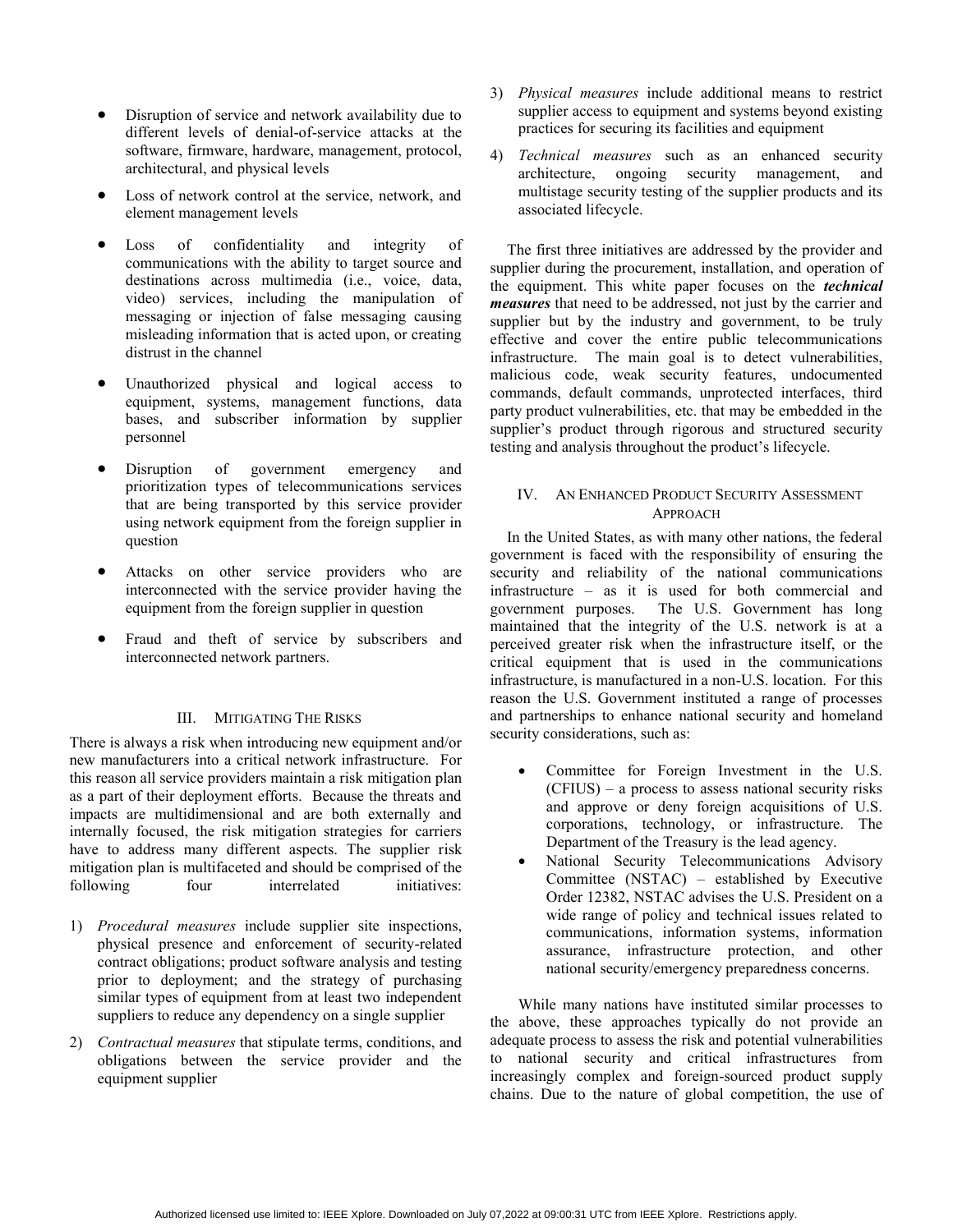foreign-manufactured and supported equipment will continue to mushroom, resulting in even greater numbers of potentially un-trusted products being incorporated into the national communications infrastructures.

In light of the above, there is growing global recognition that an enhanced risk mitigation model and supporting technical approaches must be developed in cooperation with the telecoms industry to reduce the risk of disruption to the communications infrastructure through intentional or unintentional exploited vulnerabilities and capabilities.It is clear that such a comprehensive product security assessment program must not only be systematic, but also transparent and independent. And, that it needs to be conducted in a way that directly addresses the needs of the various stakeholders: service providers, government entities, and the suppliers themselves. These needs center on ensuring detailed disclosure without compromising competitive advantage. Such an approach is commonly employed by other commercial markets; e.g., in the entertainment industry content providers require multimedia device suppliers to be independently evaluated by third parties.

There are numerous aspects that need to be incorporated into a new supply chain integrity policy and telecommunications product security risk assessment program to be effective, comprehensive, and timely. Critical aspects include:

- Defining a policy that addresses the competitive global supplier landscape and recognizes market dynamics for timely assessments and the need to demonstrate compliance to the new requirements
- Ensuring a product security assessment approach that is comprehensive and sufficiently detailed to address current and future product features, as well as the entire product lifecycle activities including development, maintenance, testing, and support operations and processes
- Anticipating the constantly changing threat environment and reflecting those dynamics in the evaluation criteria and testing regimes
- Ensuring consistent program oversight in order to manage and minimize longer term national security risks
- Enhance existing internationally recognized security risk management methodologies and test criteria to address the new supply chains risks and facilitate global acceptance.

Over the years, the telecommunications industry has responded to different types of attacks by increased emphasis on security testing and architectures. Security requirements, such as Telcordia's network elements security requirements (GR-815-CORE) and other specifications, were published and widely adopted by carriers and suppliers. Telecommunications suppliers also contract with various industry firms or organizations for software and hardware assessments to validate compliance with various software development and other standards. While all these assessments are important, they provide inadequate assurance regarding security risks and vulnerabilities related to foreign supply chain exposures throughout a product's lifecycle. Under these standards and testing approaches, even the most highly evaluated software and hardware products may possess serious security risks. The assessment criteria and testing is not focused on identifying and calibrating the wider variety of security weaknesses that could be exploited by a malicious adversary.

The required product security assessment approach needs to be specifically focused on identifying and evaluating security threats and vulnerabilities, such as malicious code or subversive network control and monitoring, contained in a supplier's software, firmware, and hardware implementation, across their involved foreign supply chains. In doing so, it is critical that any such approach be both comprehensive and relevant in order to address the market's technical and other related complexities, as well as its rapid pace of development. Existing security evaluation approaches such as the Common Criteria and the NIST risk management methodology (SP-800 series) would be used as input, but would be expanded to address the detailed and comprehensive security testing and analysis required by the market realities described above.

## V. PRODUCT ASSESSMENT ELEMENTS

The scope of this proposed security assessment approach would include, but not be limited to, the following technical areas:

- A. Vulnerability analyses and controls assessment of product design, architecture & system components; specifically:
	- 1) Interfaces across management, control & user planes
	- 2) Product security features
	- 3) Selected Source code analysis
	- 4) Product releases, patches & field maintenance processes and handoffs
	- 5) Product development environment
	- 6) Supply chain & third party product and component integration
- B. Testing software, hardware, & firmware of Element Management Systems and Network Elements

There also needs to be a governance framework to define the process and test criteria for product and supply chain security assessments. To address national needs as well as the competitive product and services' environment, the government and industry stakeholders need to find an appropriate partnership structure. This creates a participative process for receiving inputs from industry, facilitating exchanges of opinions, keeping the test criteria current with